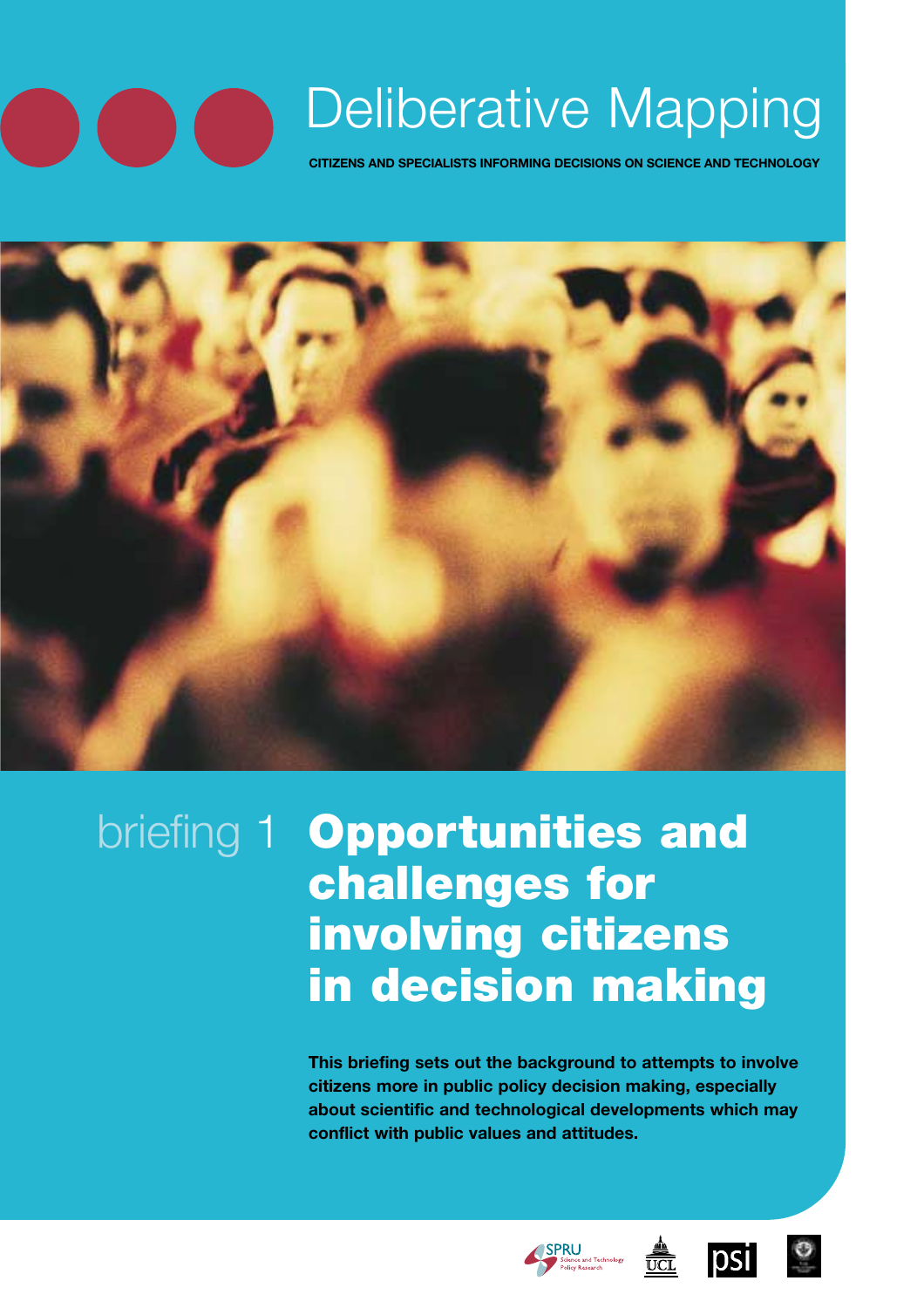## A loss of trust in decision makers

In the last decade the United Kingdom has experienced a series of scientific, medical and technological controversies – BSE (so-called 'mad cow disease'), hospitals retaining the organs of dead patients without permission, the measles, mumps and rubella vaccine, and genetically modified crops are just a few examples.

These have, in part at least, led to a loss of public trust in the information provided by government, scientists and the medical professions. One House of Lords Committee has called this 'a crisis of confidence' in government regulation of science and technology.**<sup>1</sup>** Governments are now faced with some troubling questions about how decisions are made, by whom and what the consequences might be.

Within this context there are specific concerns relating to medical technology. Recent advances in biotechnology and the medical sciences raise the possibility of a host of new treatments and cures for disease. For example, scientists are working on techniques like xenotransplantation, where the cells or organs of one species (like pigs) are transplanted into another (potentially humans). However, such procedures raise significant ethical and social questions for many citizens. There is growing scepticism about technological developments which threaten deeply held values or pose risks to human health and the natural world.

Creating systems which better reflect public values in policy making is therefore an urgent task facing government at all levels. But how are decisions to be reached when difficult and competing health and safety, environmental, social, economic, cultural and ethical concerns are all affected by the choices?

## New ways of involving citizens in decision making

One answer to this question is to ensure wider public support for decisions about which scientific and technological innovations to develop and how they are to be used. This means involving the public more intimately in these decisions. Currently citizens are largely excluded from processes of public policy decision making on science and technology, and are not given an opportunity to evaluate all the information on an issue and make a judgement accordingly.

There are signs that a shift is taking place in an effort to increase the legitimacy and democratic accountability of decision making. For example in the environmental area, the Aarhus Convention commits European governments to provide adequate information to support more active participation by citizens in policy processes. This endorses the view that a more open process of communication between government and its citizens should become the cornerstone for policy making.

In the area of science and technology, researchers have experimented widely with ways of involving citizens and stakeholders more in policy-making processes, and to bring them into face-to-face contact with specialists. Techniques that are being developed to address this include advisory panels, citizen's juries, scenario workshops and consensus conferences.

Many questions arise about how to address different stakeholder interests and combine citizen and specialist perspectives, quantitative and qualitative information and individual and group-based deliberation. One approach which aims directly to address these questions is Deliberative Mapping (see Briefing 2 in this series).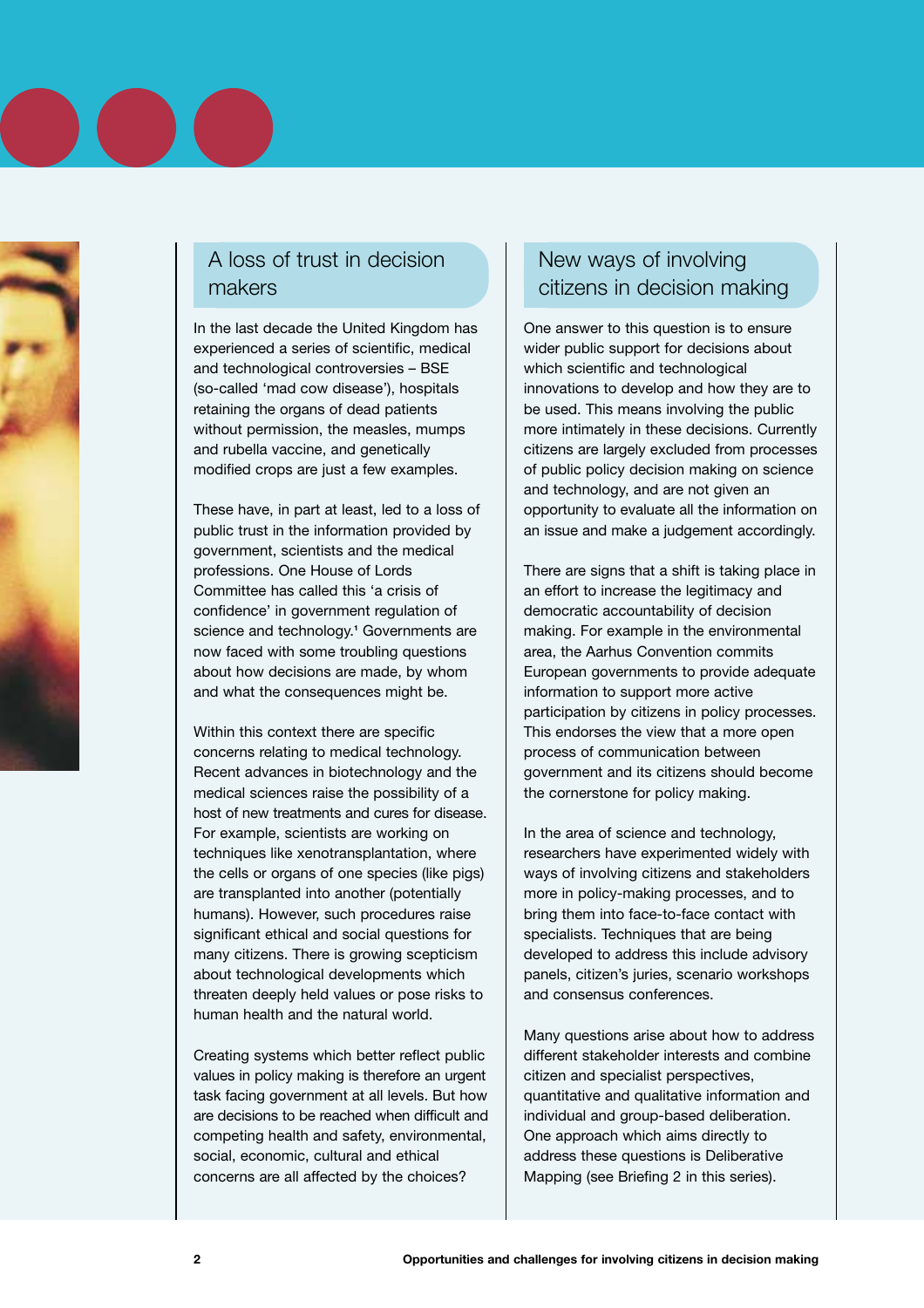# Deliberative Mapping

**CITIZENS AND SPECIALISTS INFORMING DECISIONS ON SCIENCE AND TECHNOLOGY**

## Involving citizens in decision making: the opportunities

Opening up the policy-making process to public involvement and appraisal could present a number of opportunities including:

- empowering those who participate, and raising wider public confidence in the decision-making process
- providing better information to policy makers about the detailed nature of public priorities and concerns
- promoting greater public understanding of the complexities and difficulties involved in decision making on science and technology issues
- guarding against the domination of decision making by small groups of experts with particular points of view
- leading to decisions that are accountable and more in tune with public values and interests.

In summary, if they are done well, processes which include citizens more in decision making can widen the range of people involved in the appraisal of policy options. This may help legitimate the basis of future policy making and make the resulting decisions more robust.

## Involving citizens in decision making: the challenges

However there are also challenges inherent in these approaches. These include how to:

● find and justify the amount of money and other resources required to run high quality public involvement processes

- prevent those involved, particularly people representing interest groups and organisations who feel obliged or are required to take part, from tiring of such processes
- prevent expertise being acquired but then lost through one-off exercises independent from broader changes in approach by government
- ensure that those responsible for policymaking processes are committed to acting on the findings
- avoid being overly reliant on the quality of facilitators and other individuals to guide public participation processes
- develop satisfactory evaluation frameworks to ensure that the process and outcomes are genuinely beneficial.

The practicalities of involving citizens, and in what form, will continue to be debated. Will new processes lead to any wider sense of public legitimacy? Or could they in fact undermine existing democratic processes? In short, will they lead to better decision making?

Some commentators fear that processes which include the public may prove to be protracted. Others are concerned about a lack of transparency. There are also worries that these processes could lead to decisions which are either inconclusive or based on artificial agreements where participants have felt obliged to consent to one option over another.